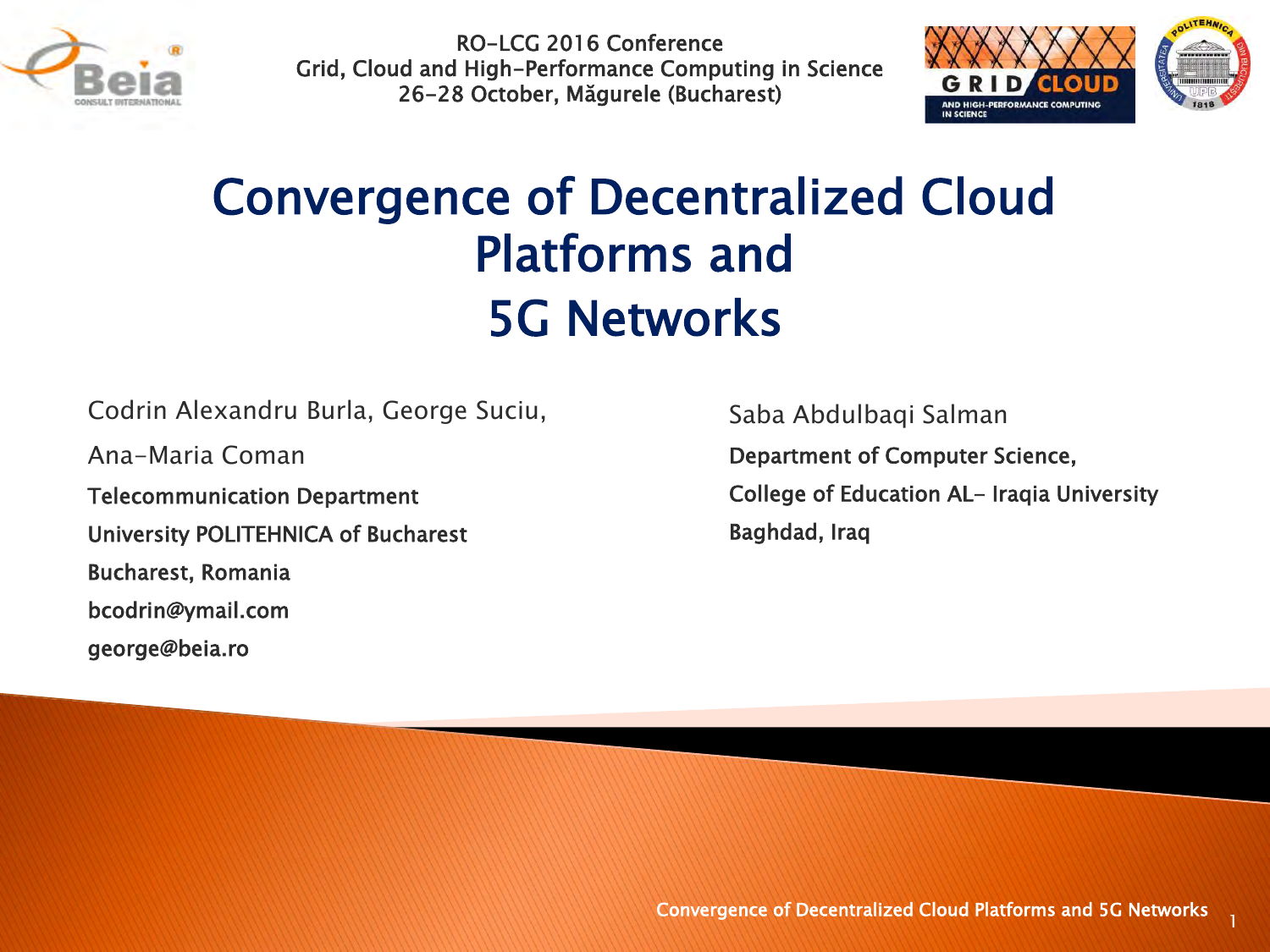





- $\triangleright$  Introduction
- $\triangleright$  Short biography
- **> 5TH Generation Mobile Networks**
- **Example 2 Cloud Computing**
- $\triangleright$  Measurements
- $\triangleright$  Project Implementation
- SARAT Project
- **Exercicles**
- References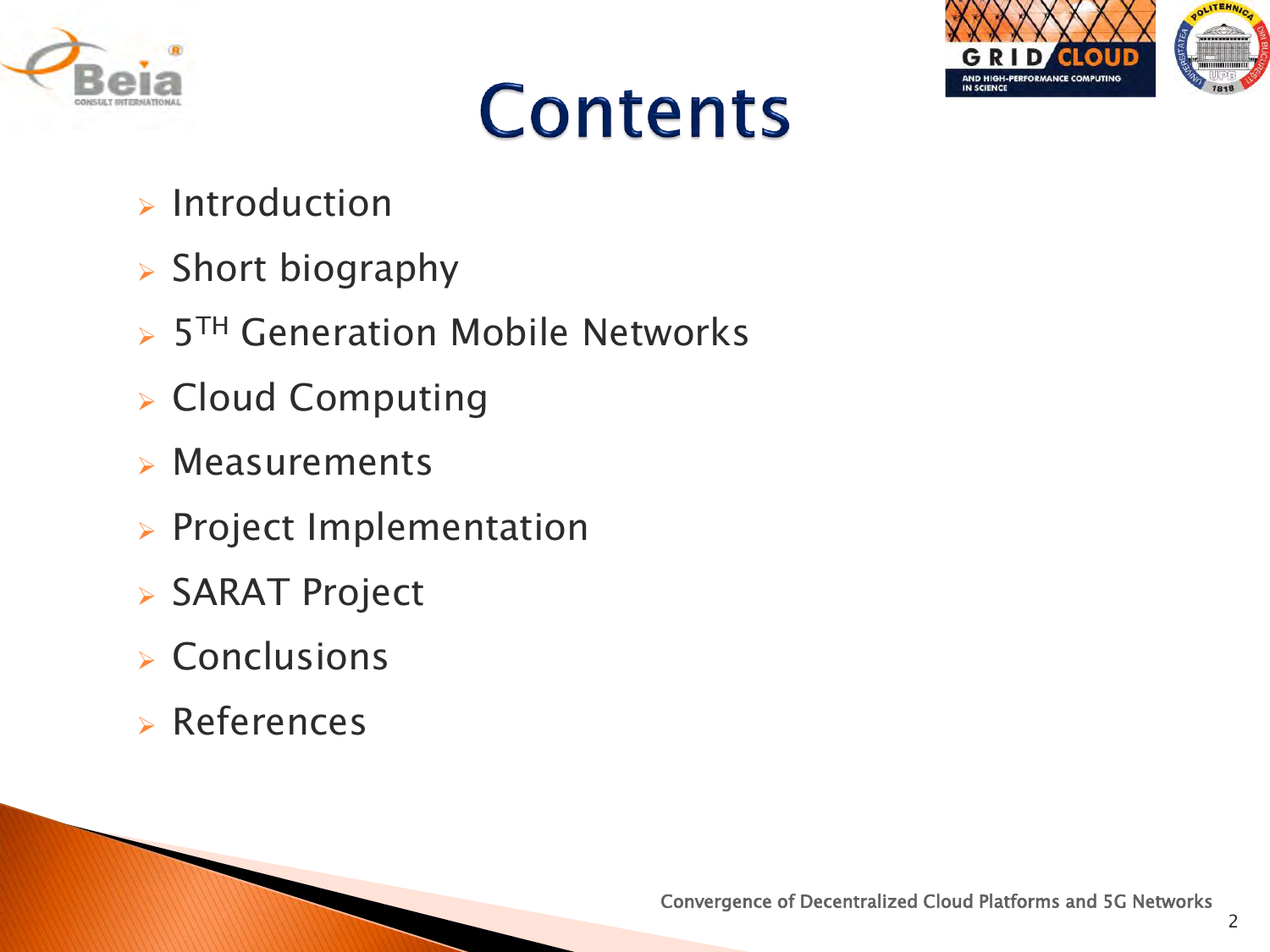

## **Introduction**



▶ Our goal  $\rightarrow$  to present a **Software Defined Radio** (SDR) approach for **5G networks** based on **Universal Software Radio Peripheral** (USRP) and **GNU Radio** 

> an open-source software that offers tool for developing software and provides modules for digital signal processing used for implementing radios defined virtually

### Technologies:

- 5G
- SDR
- Cloud Computing

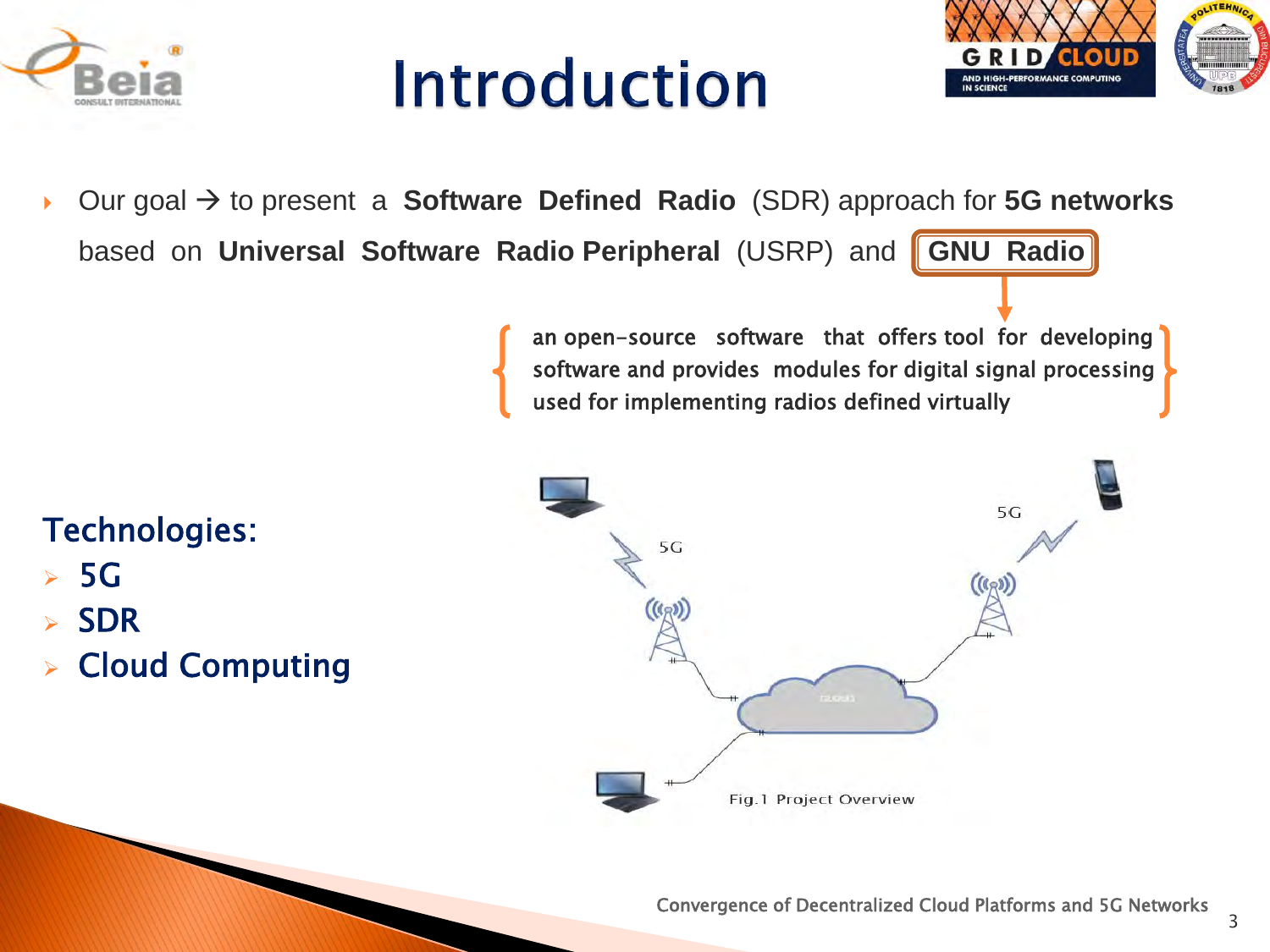

## **Short biography**



#### Projects – [www.beiaro.eu](http://www.beiaro.eu/) / [www.mobcomm.pub.ro](http://www.mobcomm.pub.ro/)

#### FP7 (2 on-going)

- REDICT : Regional Economic Development by ICT
- $\triangleright$  eWALL : Electronic Wall for Active Long Living
- ▶ NMSDMON : Network Management System Development and Monitoring
- $\triangleright$  **FAIR** : Friendly Application for Interactive Receiver
- ▶ Cloud Consulting : Cloud-based Automation of ERP and CRM software for Small Businesses
- $\triangleright$  **ACCELERATE:** A Platform for the Acceleration of go-to market in the ICT industry
- H2020 (3 on-going, 3 under review)
	- $\triangleright$  SWITCH: Software Workbench for Interactive, Time Critical and Highly self-adaptive Cloud applications (ICT-9)
	- Power2SME: Cloud Platform for intelligent energy use by SMES
	- Speech2Platform S2P: Smart, natural language semantic analyser platform to process oriented back-ends
- National (more than 10 past projects, 5 on-going)
	- MobiWay: Mobility Beyond Individualism: an Integrated Platform for Intelligent Transportation Systems of Tomorrow
	- $\triangleright$  **EV-BAT**: Redox battery with fast charging capacity as a main source of energy for electric autovehicles
	- **EarbaDetect**: Imuno-biosensors for fast detection of carbamic pesticide residues (carbaryl, carbendazim) in horticultural products
	- $\triangleright$  SARAT-IWSN : Scalable Radio Transceiver for Instrumental Wireless Sensor Networks
	- COMM-CENTER : Developing of a "cloud communication center" by integrating a call/contact center platform with unified communication technology, CRM system, "text-to-speech" and "automatic speech recognition" solutions in different languages (including Romanian)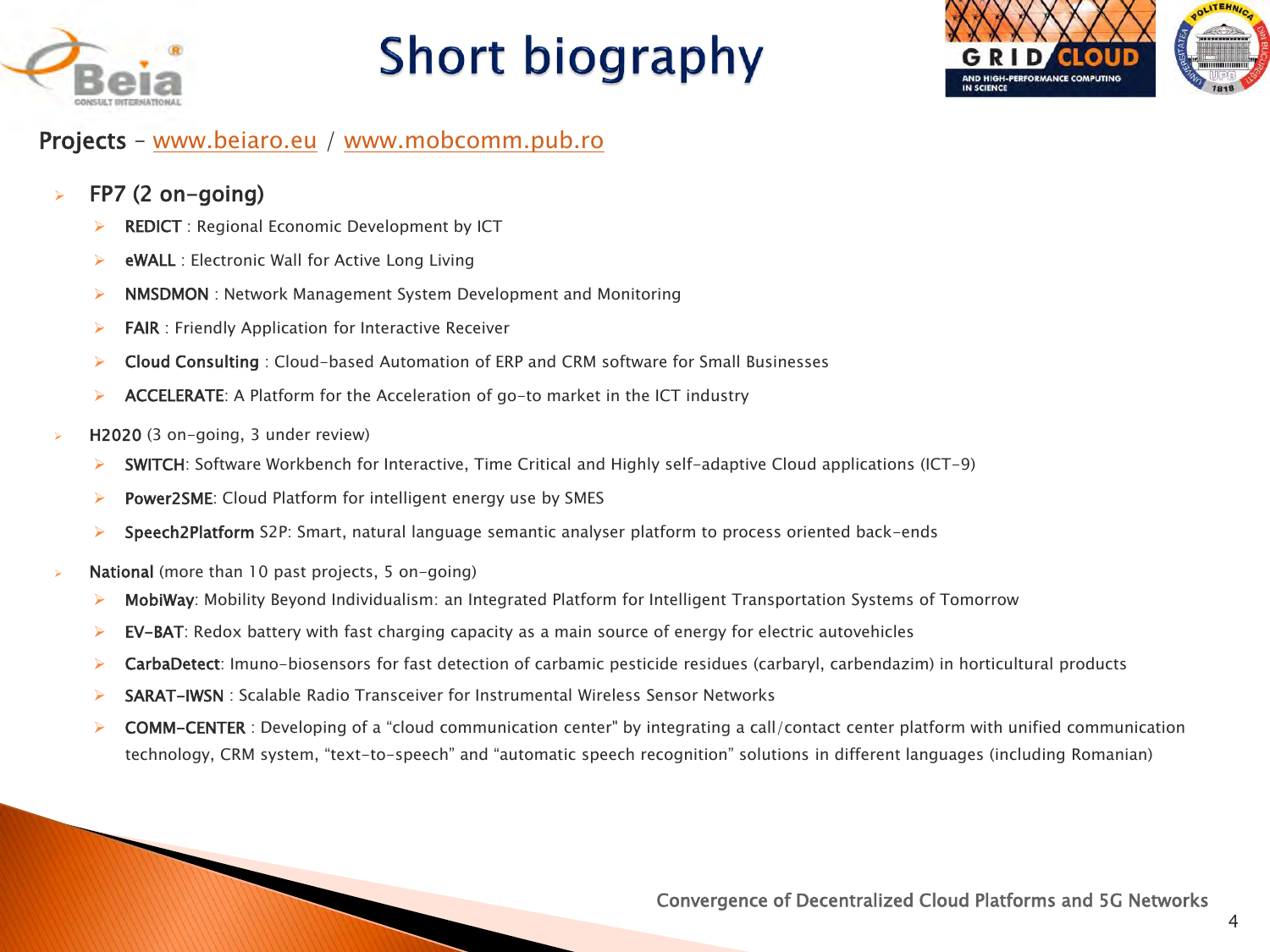



### 5<sup>th</sup> Generation Mobile Network

### Standards & Features

Provide mobility on demand

only to those devices and services that need it.

- Data rates of up to 1 Gb/s
- 10ms E2E latency, 1ms E2E latency

for special cases

The above parameters are summarized in Fig. 2

| <b>Use case category</b>                                 | <b>User Experienced Data Rate</b>                                                                 | <b>E2E Latency</b>                        | <b>Mobility</b>              |  |
|----------------------------------------------------------|---------------------------------------------------------------------------------------------------|-------------------------------------------|------------------------------|--|
| <b>Broadband access in</b><br>dense areas                | DL: 300 Mbps<br>UL: 50 Mbps                                                                       | 10 <sub>ms</sub>                          | On demand,<br>$0-100$ km/h   |  |
| Indoor ultra-high<br>broadband access                    | DL: 1 Gbps,<br>UL: 500 Mbps                                                                       | 10 <sub>ms</sub>                          | Pedestrian                   |  |
| <b>Broadband access in</b><br>a crowd                    | DL: 25 Mbps<br>UL: 50 Mbps                                                                        | 10 <sub>ms</sub>                          | Pedestrian                   |  |
| 50+ Mbps everywhere                                      | DL: 50 Mbps<br>UL: 25 Mbps                                                                        | 10 <sub>ms</sub>                          | 0-120 km/h                   |  |
| Ultra-low cost<br>broadband access for<br>low ARPU areas | DL: 10 Mbps<br>UL: 10 Mbps                                                                        | 50 ms                                     | on demand: 0-<br>50 km/h     |  |
| Mobile broadband in<br>vehicles (cars, trains)           | DL: 50 Mbps<br>UL: 25 Mbps                                                                        | 10 <sub>ms</sub>                          | On demand, up<br>to 500 km/h |  |
| <b>Airplanes connectivity</b>                            | DL: 15 Mbps per user<br>UL: 7.5 Mbps per user                                                     | 10 <sub>ms</sub>                          | Up to 1000<br>km/h           |  |
| Massive low-<br>cost/long-range/low-<br>power MTC        | Low (typically 1-100 kbps)                                                                        | Seconds to hours                          | on demand: 0-<br>500 km/h    |  |
| <b>Broadband MTC</b>                                     | See the requirements for the Broadband access in dense areas and 50+Mbps<br>everywhere categories |                                           |                              |  |
| <b>Ultra-low latency</b>                                 | DL: 50 Mbps<br>UL: 25 Mbps                                                                        | $<1$ ms                                   | Pedestrian                   |  |
| <b>Resilience and traffic</b><br>surge                   | <b>DL: 0.1-1 Mbps</b><br><b>UL: 0.1-1 Mbps</b>                                                    | Regular<br>communication: not<br>critical | 0-120 km/h                   |  |
| Ultra-high reliability &<br><b>Ultra-low latency</b>     | DL: From 50 kbps to 10 Mbps;<br>UL: From a few bps to 10 Mbps                                     | 1 <sub>ms</sub>                           | on demand: 0-<br>500 km/h    |  |
| <b>Ultra-high availability</b><br>& reliability          | DL: 10 Mbps<br>UL: 10 Mbps                                                                        | 10 <sub>ms</sub>                          | On demand, 0-<br>500 km/h    |  |
| <b>Broadcast like</b><br>services                        | DL: Up to 200 Mbps<br>UL: Modest (e.g. 500 kbps)                                                  | $< 100$ ms                                | on demand: 0-<br>500 km/h    |  |

### Fig.2 Parameters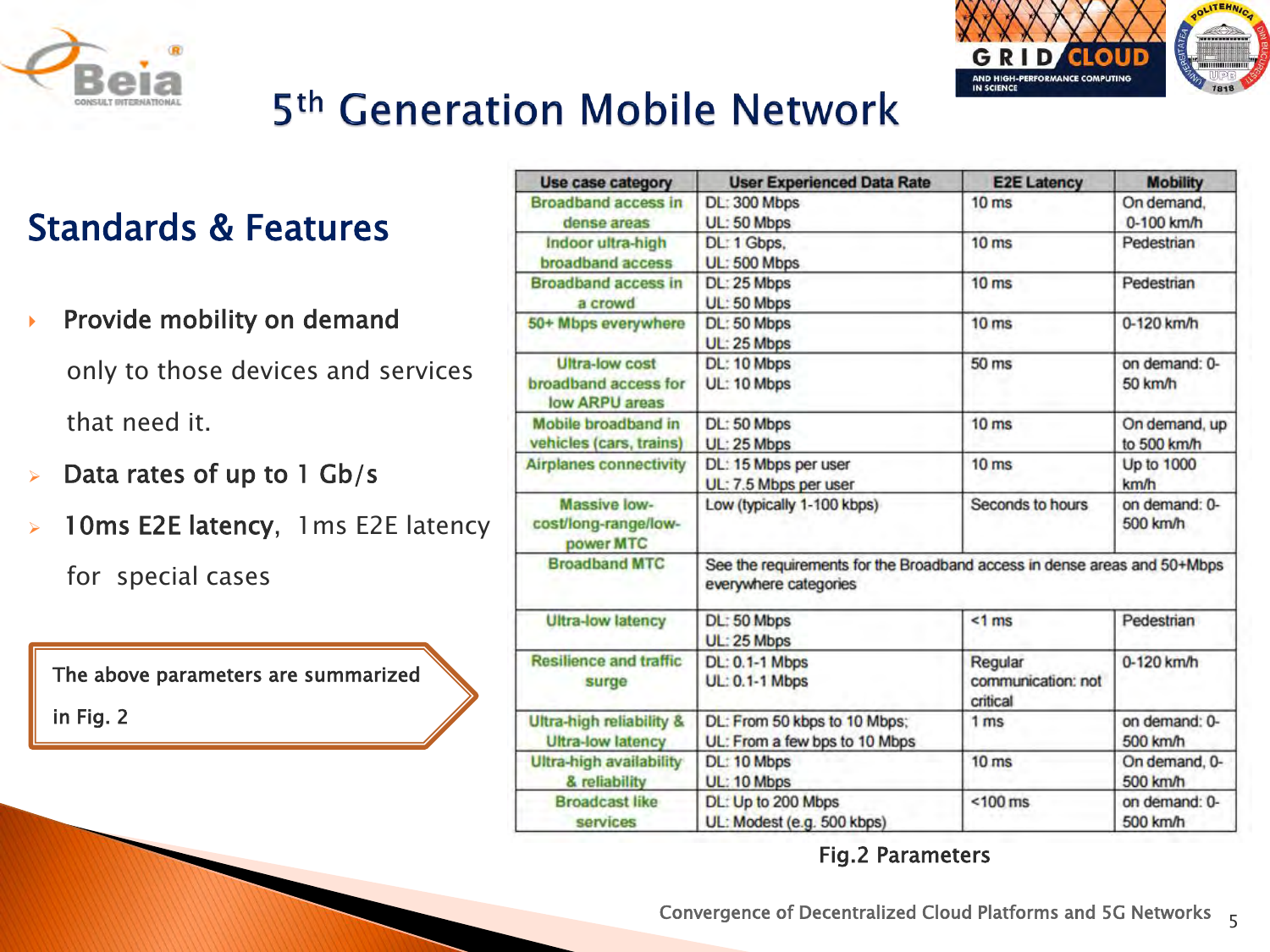

## **5G Roadmap**



6



 $\triangleright$  Orange - first trial in January 2016 in Belfort (France)

 $\triangleright$  Verizon - United States 2016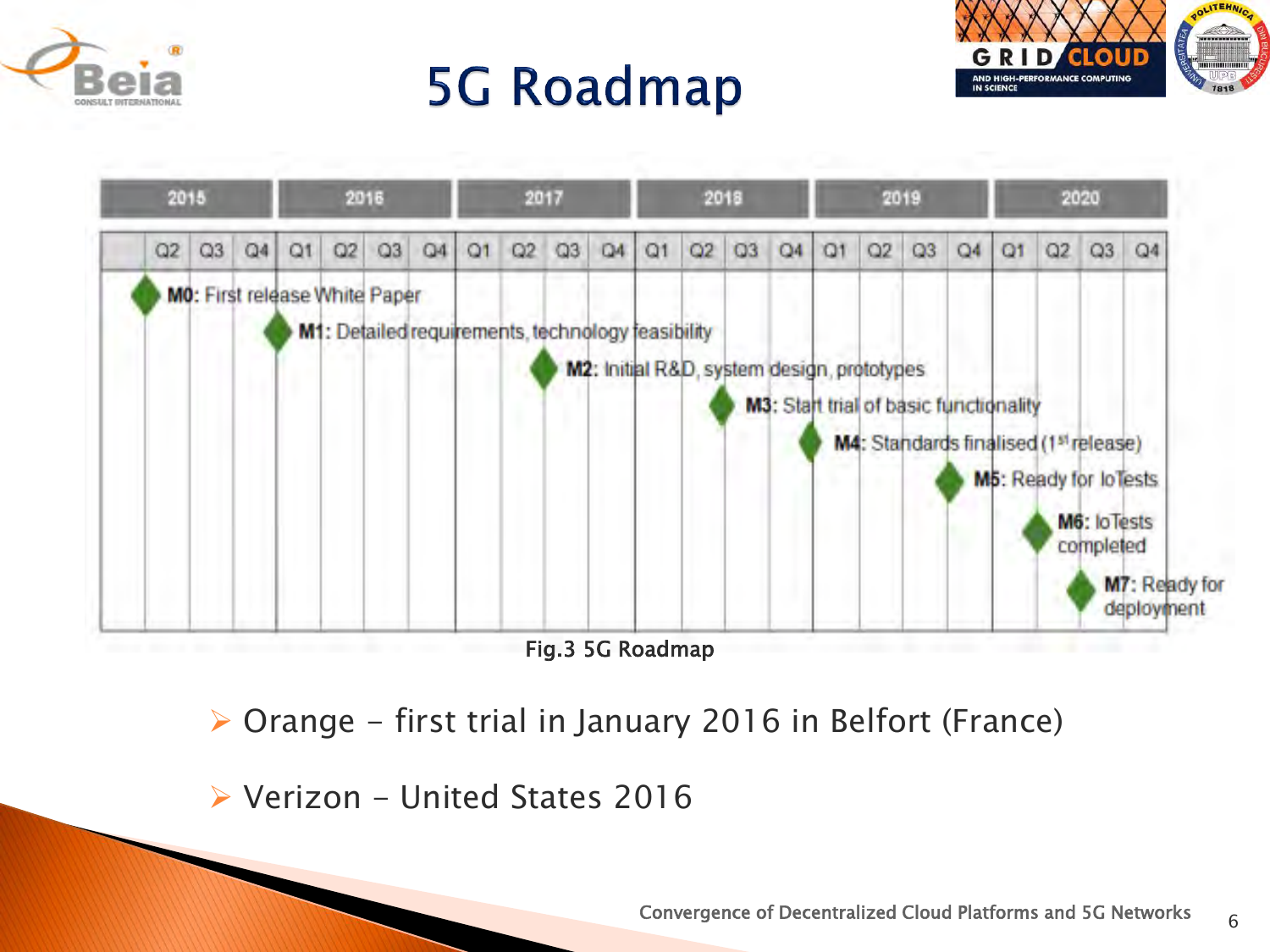

### **5G Architecture**



7

The Network architecture of 5G can provide the following capabilities:

- **Integrates the Radio Access Network (RAN)** in various frequency bands, that vary from 6Ghz up to100Ghz
- $\triangleright$  Flexible deployments using wireless and relying on optical technologies
- $\triangleright$  HetNet Implementation
- $\triangleright$  Cloud Computing can be applied to the (RAN)
- $\triangleright$  Full usage of SDN capabilities
- Internet of Things (IoT) integration



Fig. 4 5G Architecture

"Networks will become self-aware, cognitive, and implement extensive automation and continuous and predictive learning." [6]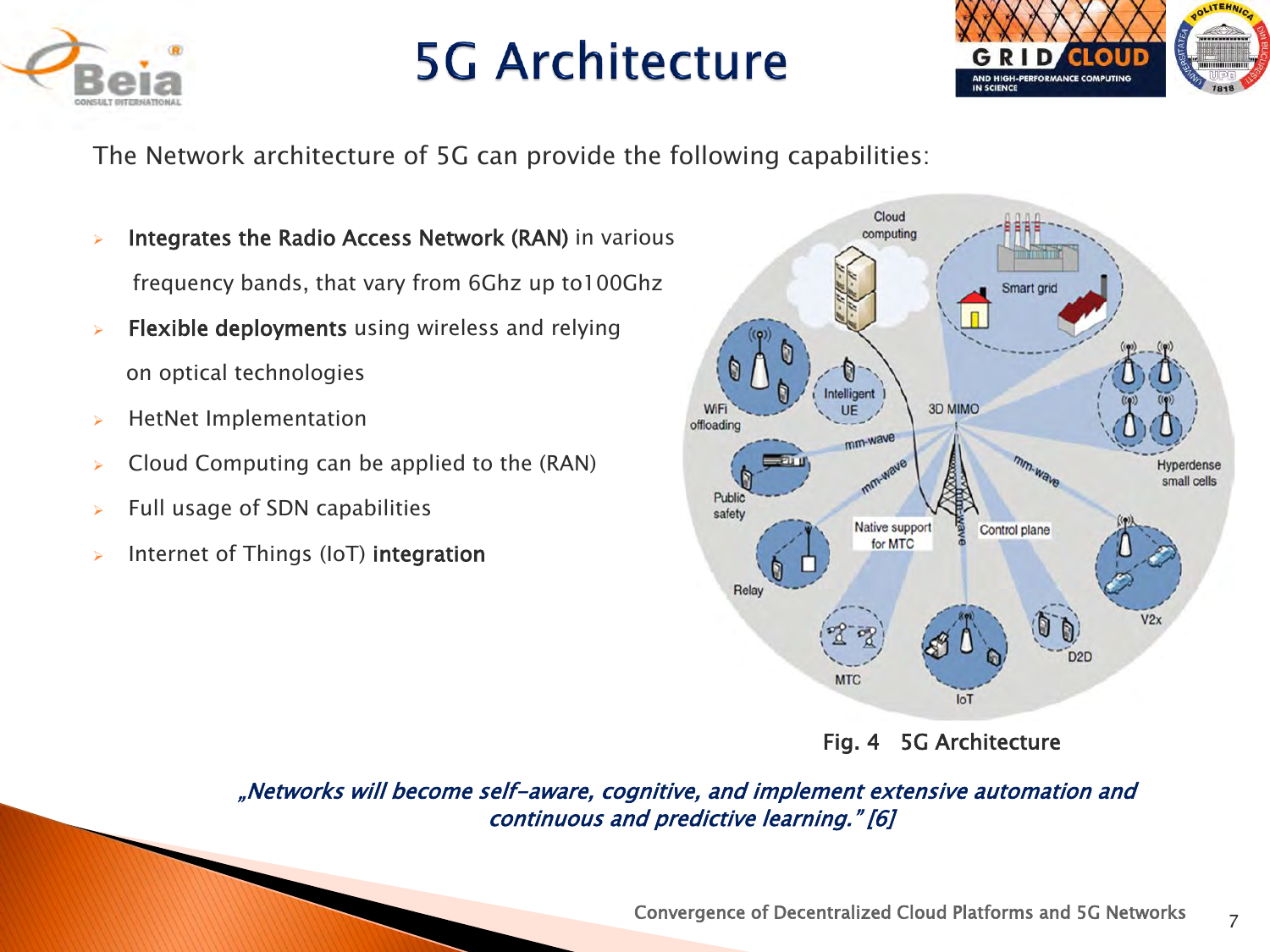





HetNet is an evolution of a mobile access network in which an operator can add macro cell capacity as demanded

- Multiple radio access Technologies (e.g. GSM, WCDMA, and LTE)
- HetNet\* Access Nodes:
	- 1, Macro/Micro Cells
	- 2, Small Cells  $\rightarrow$

Pico Cells Femto Cells Distributed Antenna System Relay Nodes

\* Heterogeneous networks



Fig.5 HetNet Architecture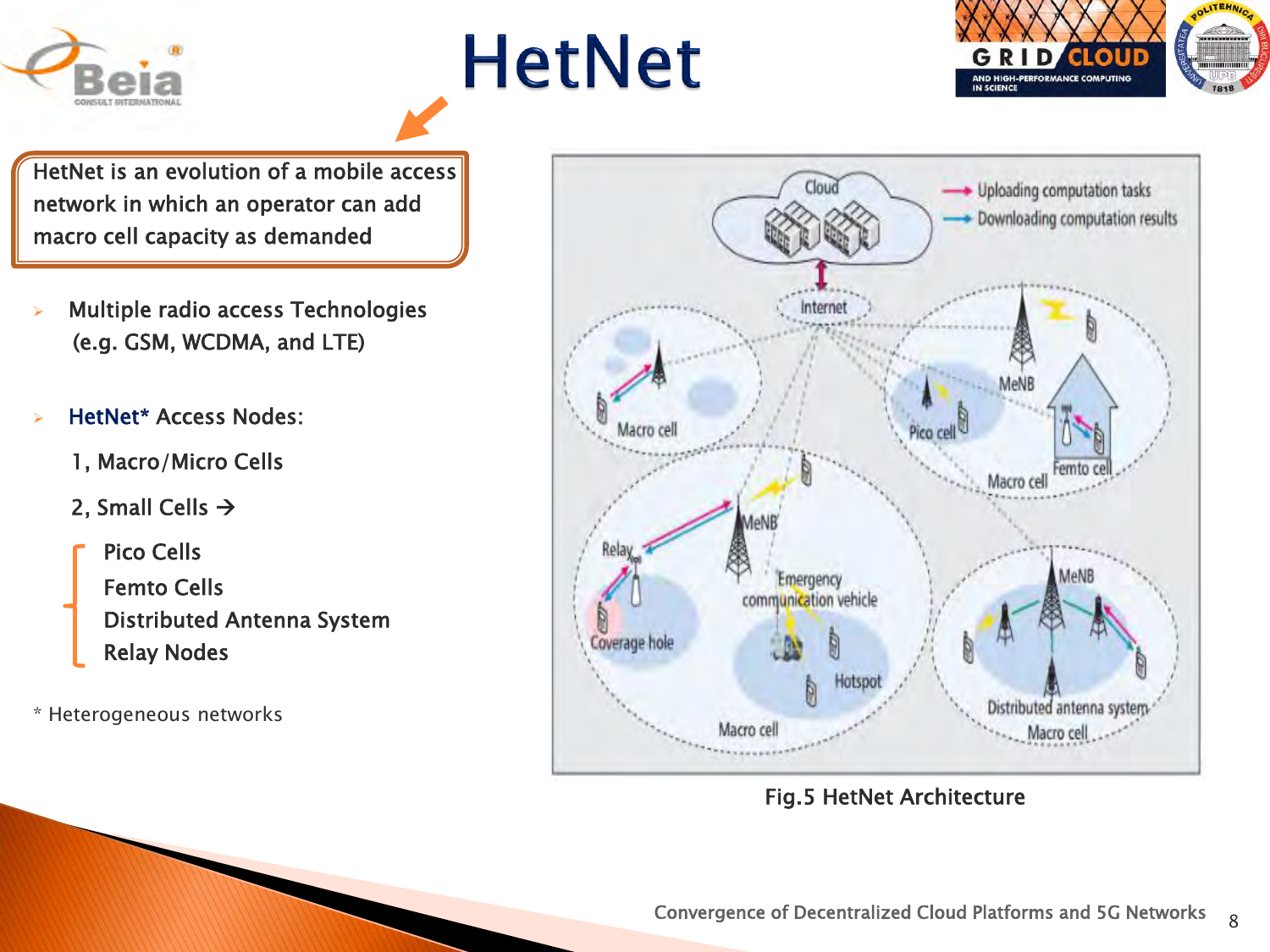

# **Cloud Computing**



Cloud computing is <sup>a</sup> model for enabling ubiquitous, convenient, on-demand network access to a shared pool of configurable computing resources that can be rapidly provisioned and released with minimal management effort or service provider interaction." [5] NIST Official Definition



Fig. 6 Cloud Computing Architecture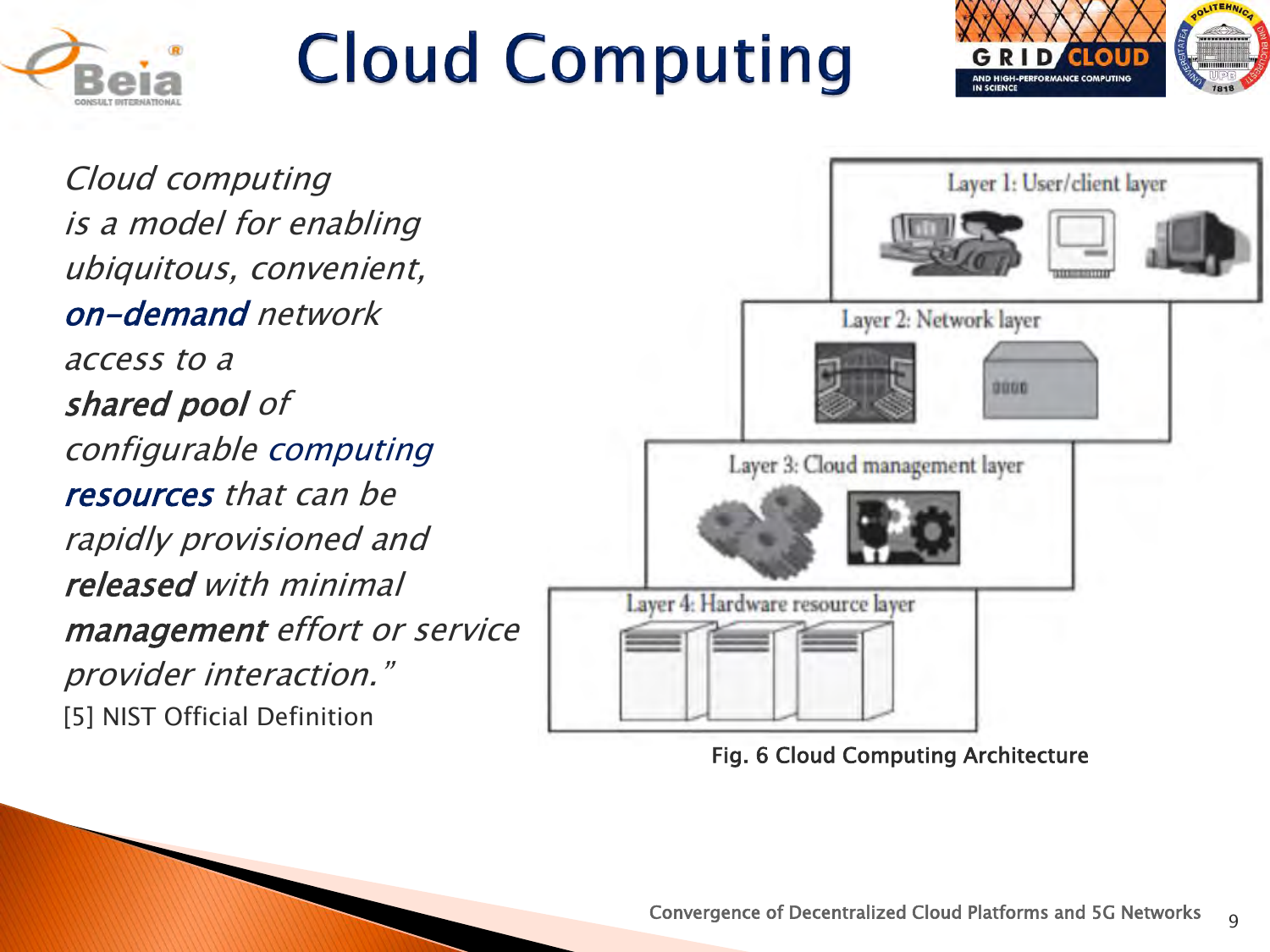## **5G & SDN Convergence (a)**

The 5G technology can benefit from the programmability and scalability of SDN and NFV (Network Function Virtualization) technologies

 The Software Defined Networking approach is composed of a logically centralized entity called the Controller which manages the associated network data plane using an Application Programming Interface (API) that allows configuration of parameters such as forwarding tables of network equipment. (E.g. router, switch),

A comparison between traditional network

in Figure. 7.

architecture and the SDN approach is presented



#### Fig. 7 Comparison between traditional networks and SDN Approach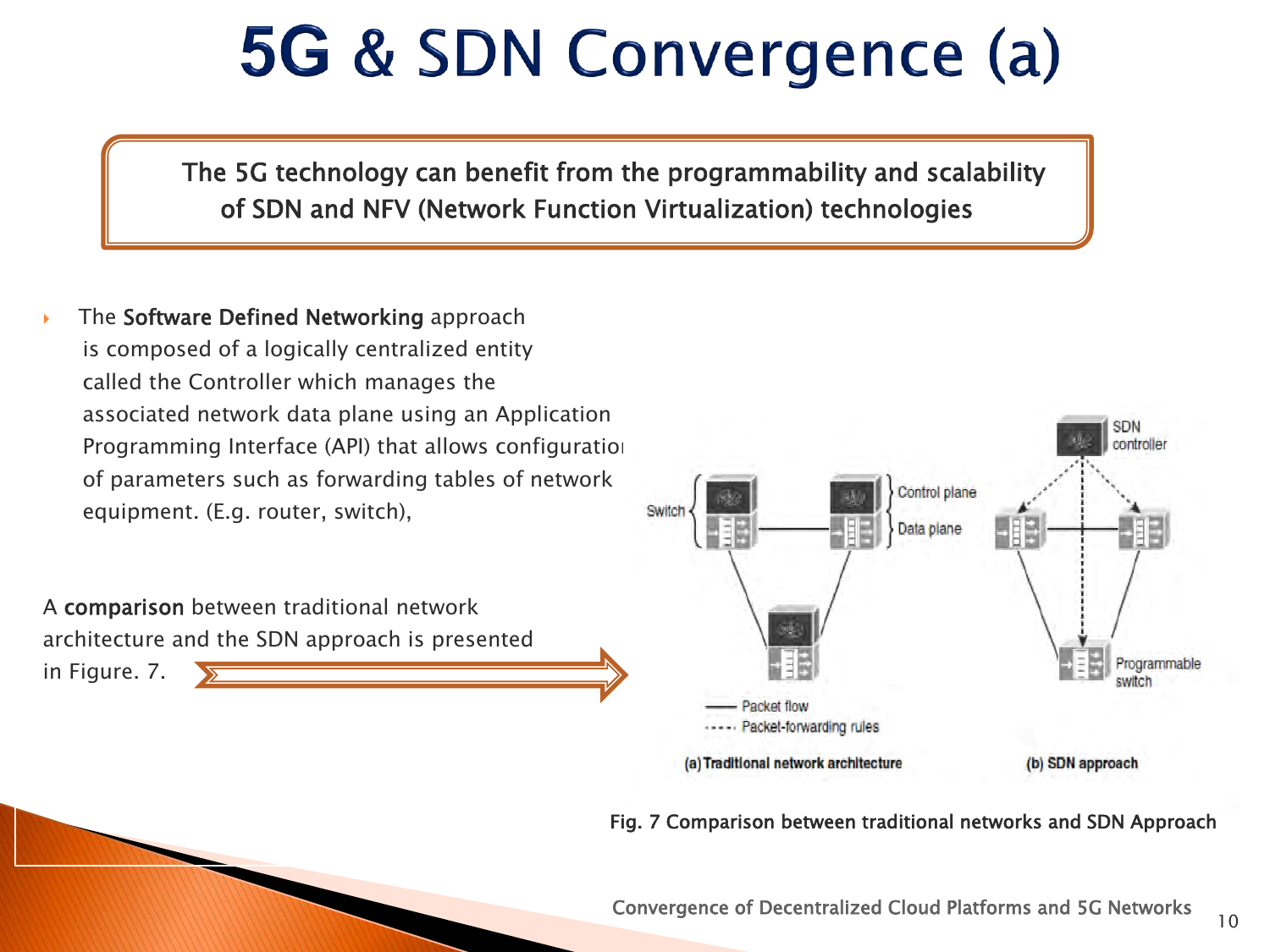# 5G & SDN Convergence (b)

The 5G architecture is a native SDN/NFV architecture covering aspects ranging from devices, (mobile/fixed) infrastructure, network functions, value enabling capabilities and all the management functions to orchestrate the 5G system.

APIs are provided on the relevant reference points to support multiple use cases, value creation and business models.



#### Fig. 8 5G and SDN convergence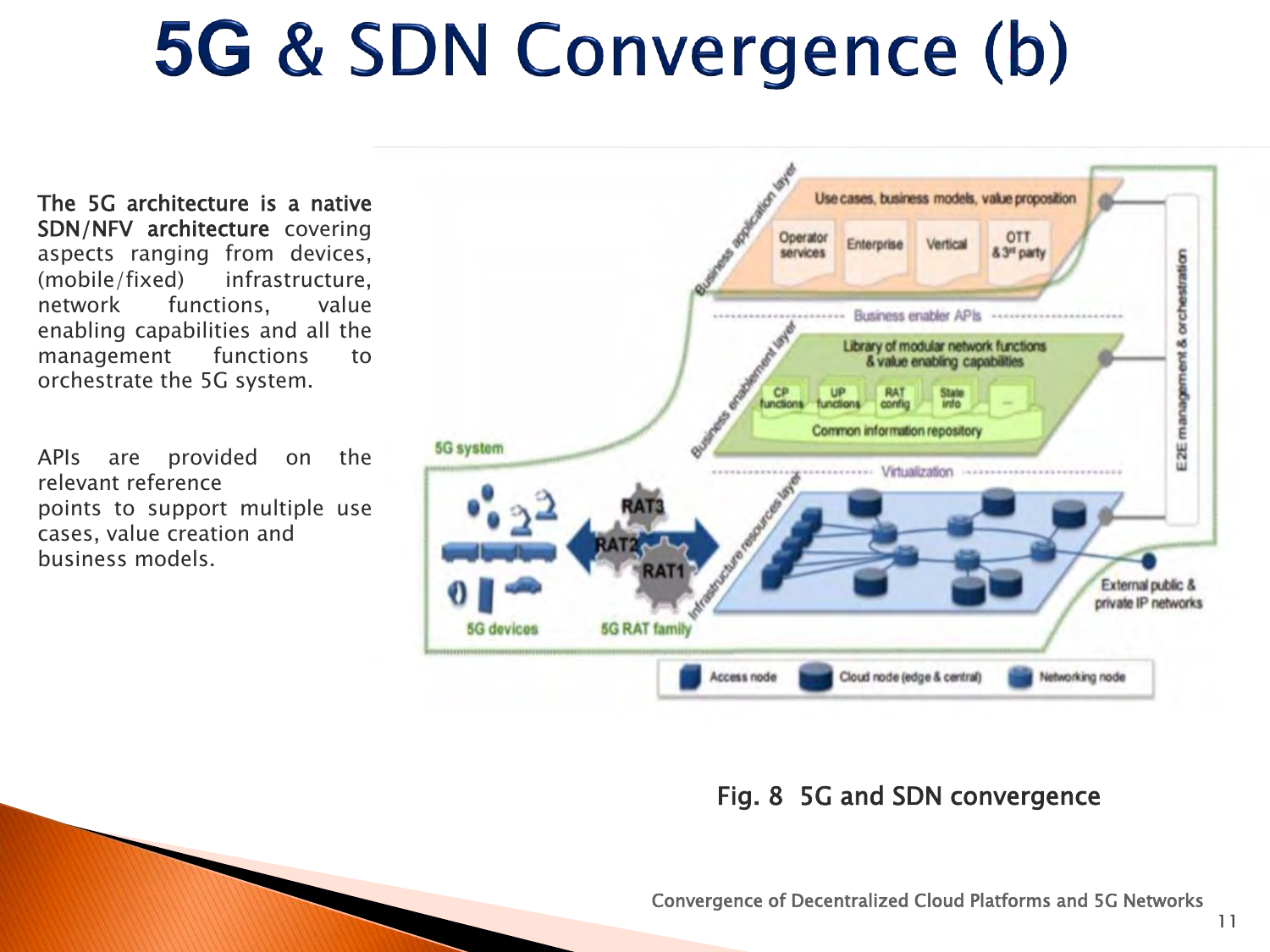



## **Proposed measurements**

 The purpose is to create a 5G Network using the USRP platform and implementing a cloud platform. The 5G Network will be implementing using a BPSK modulation for header and QPSK modulation for data transmission. In order to encode data on multiple carrier frequencies, OFDM (Orthogonal Frequency-divison multiplexing) will be used. The performance of the Cloud platform will be evaluated by measurements done for the transmission of a UDP data stream.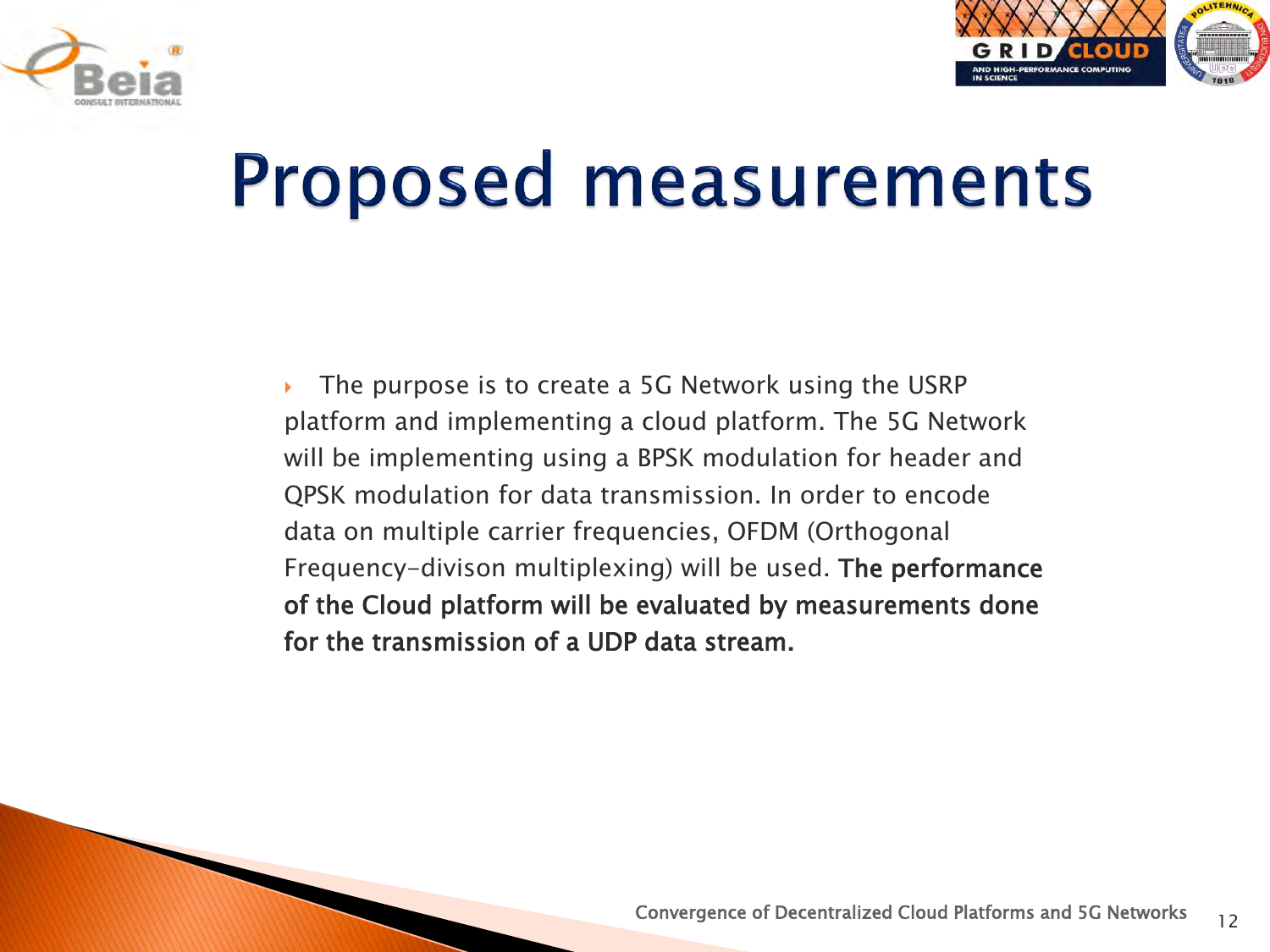



### Proposed measurement environment (a)



Fig.9 USRP N210



Fig.10 VERT 2450

### USRP N210 Networked Series (Ettus Research)  $\triangleright$  Used to implement software defined radio systems  $\rightarrow$  GNU Radio, LabVIEW<sup>TM</sup> and Simulink™

- $\triangleright$  Up to 50 MS/s Gigabit Ethernet Streaming
- Fully-Coherent MIMO Capability
- $\triangleright$  Gigabit Ethernet Interface to Host 2 Gb/s Expansion Interface
- $\triangleright$  Spartan 3A-DSP 3400 FPGA (N210)

### VERT 2450 Antenna

- ▶ Omni-directional vertical antenna
- Quad-band Cellular/PCS and ISM bands working at 3dBi gain.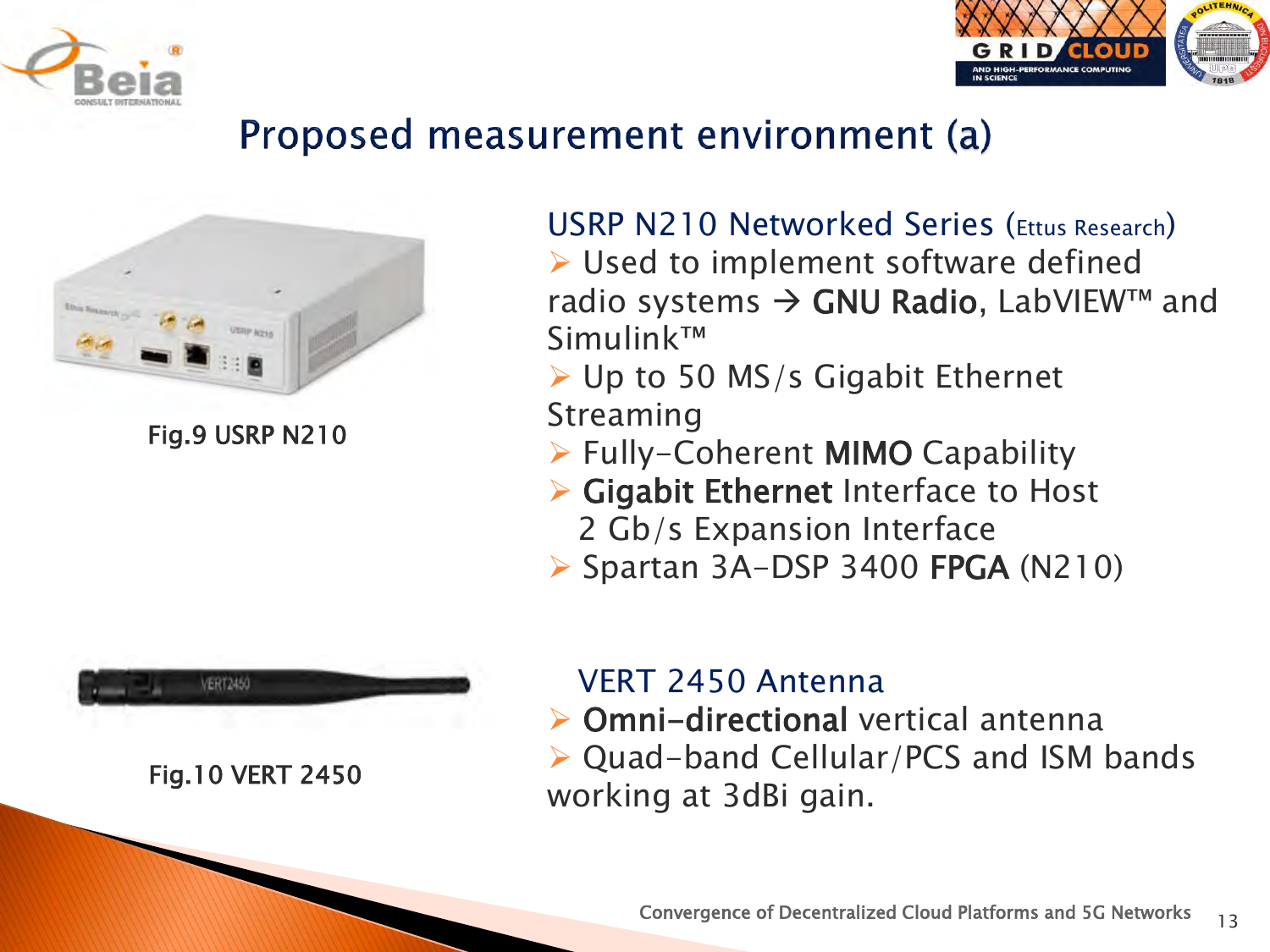



### Proposed measurement environment (b)



### $\triangleright$  Open-source software that contains a series of tools for implementing software defined radios

 Contains blocks for signal processing as well as virtual sources and virtual equipment in order to emulate real equipment

 $\triangleright$  Compatibility with external hardware (i.e. USRP) in order to create a software-defined radio

The measurement environment was used in the SaRaT-IWSN project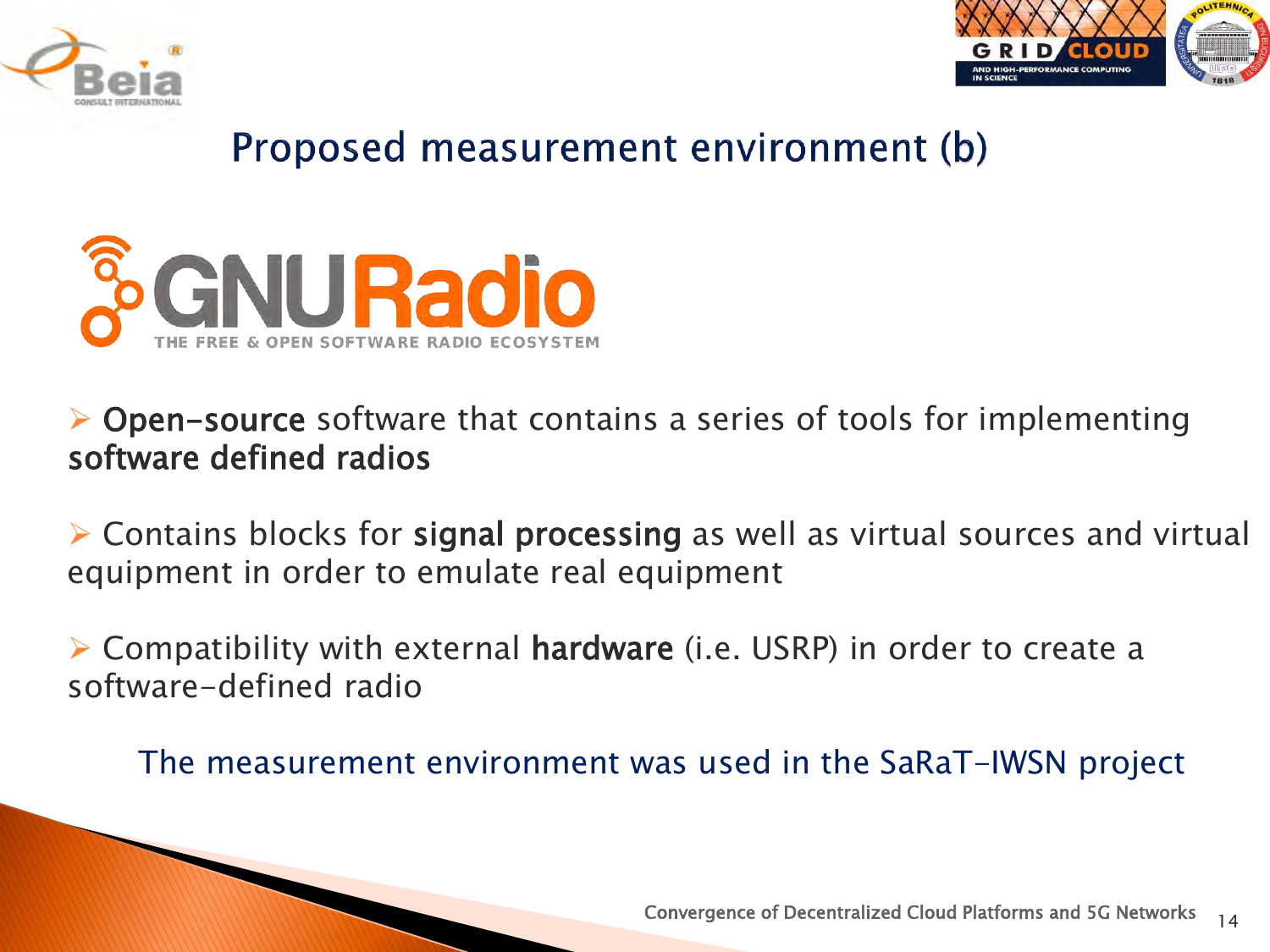

SaRaT-IWSN



Scalable Radio Transceiver for Instrumental Wireless Sensor Networks

## **Project details**

- $\triangleright$  PCCA research project under the grant no. 20/2012 supported by UEFISCDI Romania [8]
- $\triangleright$  Project duration: 36 months
- $\triangleright$  Main objective: implement a radio transceiver that is capable of handling multiple communication requirements in a versatile manner.
- $\triangleright$  Very flexible platform, in which the implementation of physical layer protocols is object-oriented, flexible and easy to modify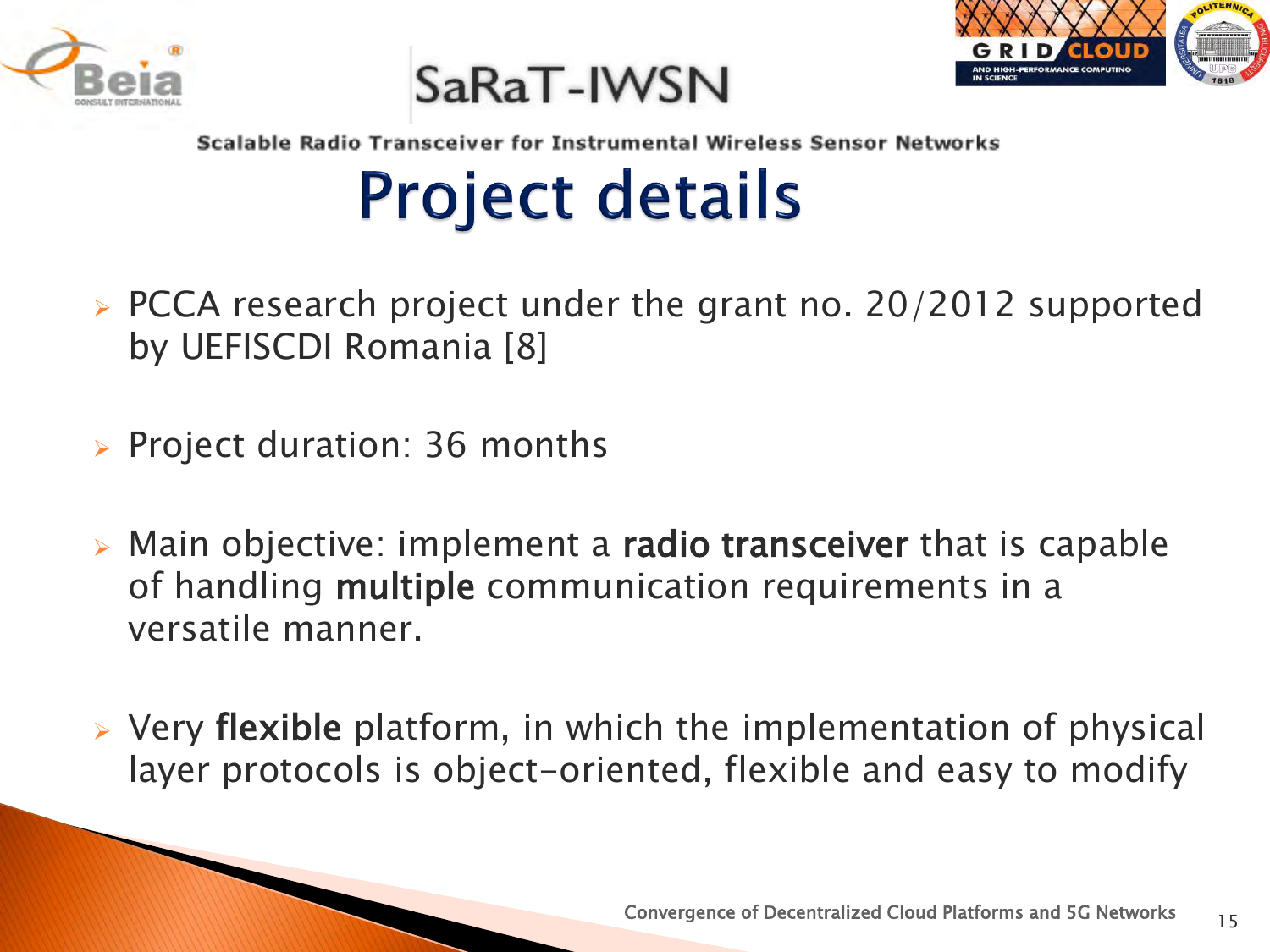

## Results (a)



### Frequency: 5GHz, RX/TX Gain: 25dB



Fig. 11 Amplitude/Phase representation at emission/reception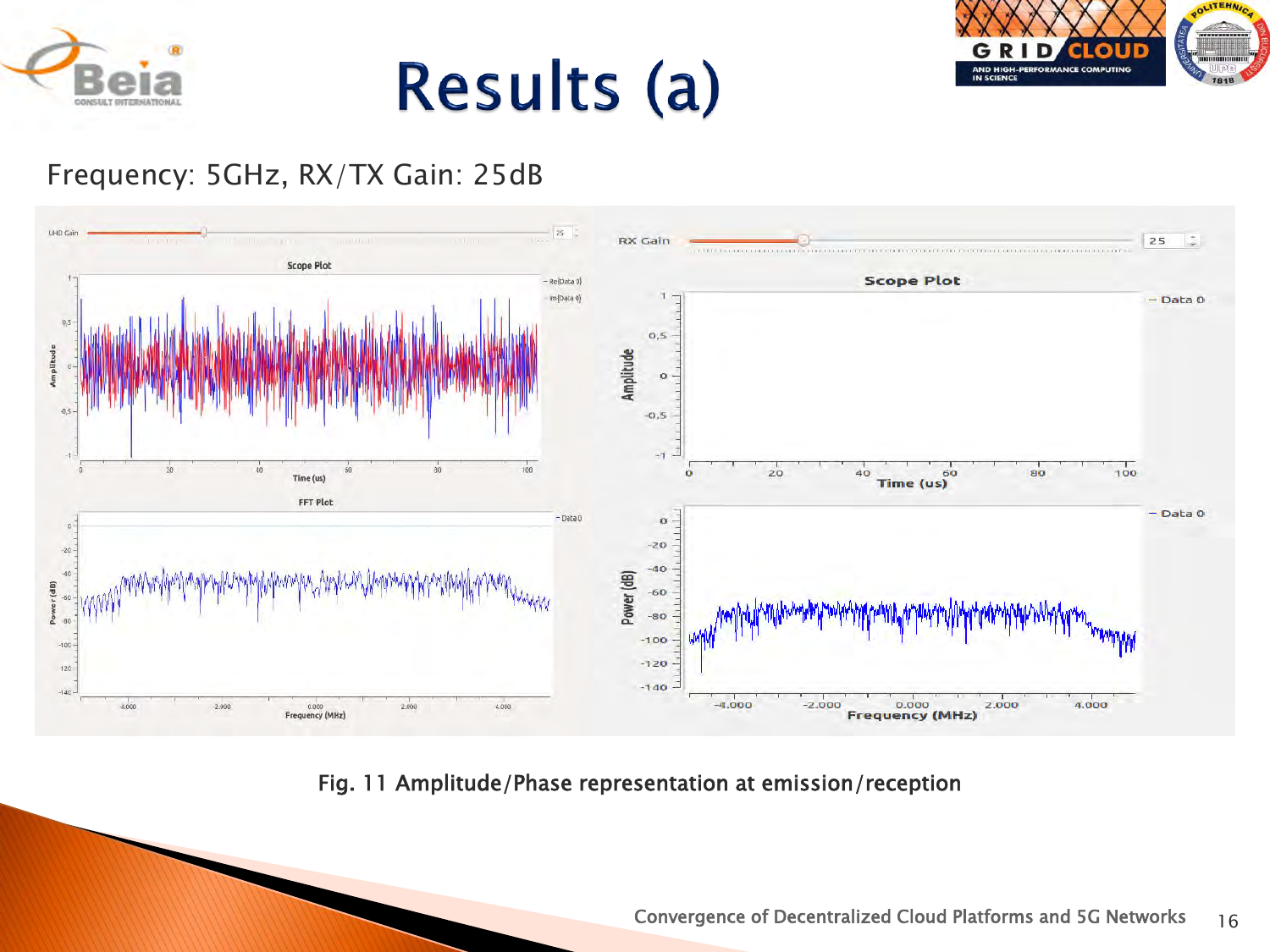

# **Results (b)**



### $\int$  test tx  $\times$ test message1 test message2 test message3 test message4 test message5 test message6 test message7 test message8 test message9

test message10

Fig. 12 Text file at emission Error rate: 8%



| $\Box$ test_rx       | $\mathbb{\times}$    | $\Box$ test_rx              | $\sim$               |
|----------------------|----------------------|-----------------------------|----------------------|
| 910 test             | message9             | <b>958 test</b>             | message4             |
| 911 test             | message10            | 959 test                    | message5             |
| 912 test             | message1             | <b>960 test</b>             | message6             |
| 913 test             | message2             | <b>961 test</b>             | message7             |
| 914 test             | message3             | <b>962 test</b>             | message8             |
| 915 test             | message4             | 963 test                    | message9             |
| 916 test             | message5             | 964 test                    | message10            |
| 917 test             | message6             | <b>965 test</b>             | message1             |
| 918 test             | message7             | <b>966 test</b>             | message2             |
| 919 test             | message8             | 967 test                    | message3             |
| 920 test             | message9             | 968 test                    | message4             |
| 921 test             | message10            | <b>969 test</b>             | message5             |
| 922 test             | message1             | 970 test                    | message6             |
| 923 test             | message2             | 971 test                    | message7             |
| 924 test             | message3             | 972 test                    | message8             |
| 925 test             | message4             | 973 test                    | message9             |
| 926 test             | message5             | 974 test                    | message10            |
| 927 test             | message6             | 975 test                    | message1             |
| 928 test             | message7             | <b>976 test</b>             | message2             |
| 929 test             | message8             | 977 test                    | message3             |
| 930 test             | message9             | 978 test                    | message4             |
| 931 test             | message10            | 979 test                    | message5             |
| 932 test             | message1             | 980 test                    | message6             |
| 933 test             | message2             | 981 test                    | message7             |
|                      | 934 tetest message:  | 982 test                    | message8             |
| 935 test             | message1             | 983 test                    | message9             |
| 936 test             | message2             | 984 test                    | message10            |
| 937 test             | message3             | <b>985 test</b>             | message1             |
| 938 test             | message4             | <b>986 test</b>             | message2             |
| 939 test             | message5             | 987 test                    | message3             |
| 940 test             | message6             | 988 test                    | message4             |
| 941 test             | message7             | 989 test                    | message5             |
| 942 test             | message8             | 990 test                    | message6             |
| 943 test             | message9             | 991 test                    | message7             |
| 944 test             | message10            | 992 test                    | message8             |
| 945 test             | message1             | 993 test                    | message9             |
| 946 test             | message2             | 994 test<br><b>995 test</b> | message10            |
| 947 test<br>948 test | message3             | <b>996 test</b>             | message1<br>message2 |
| 949 test             | message4             | 997 test                    | message3             |
| 950 test             | message5<br>message6 | 998 test                    | message4             |
| 951 test             | message7             | 999 test                    | message5             |
| 952 test             | message8             | 1000 test                   | message6             |
| 953 test             | message9             | 1001 test                   | message7             |
| 954 test             | message10            | 1002 test                   | message8             |
| 955 test             | message1             | 1003 test                   | message9             |
| <b>956 test</b>      | message2             | 1004 test                   | message10            |
| 957 test             | message3             | 1005 test                   | message1             |
| 958 test             | message4             | 1006 test                   | message2             |
| 959 test             | message5             | 1007 test                   | message3             |
| <b>960 test</b>      | message6             | $1008$ test                 | message4             |
| 961 test             | message7             | 1009 test                   | message5             |
| 962 test             | message8             | 1010 test                   | message6             |
|                      |                      |                             |                      |

#### Fig.13 Text file at reception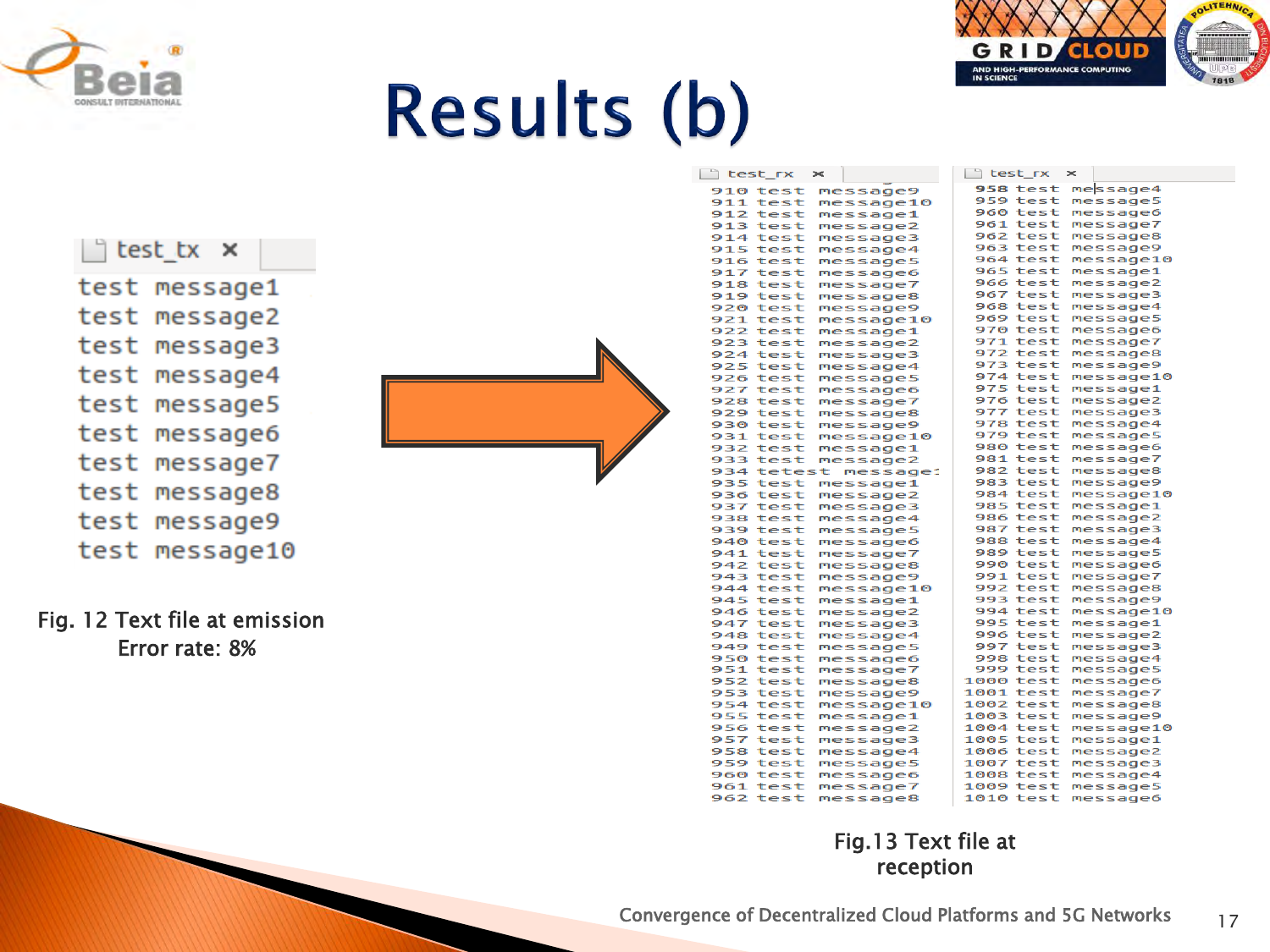





The results for sending a text file using UDP protocol for different transmission and reception gain values are represented in Table 1.

| Frenquency<br>[GHz] | <b>TX Gain</b><br>[dB] | <b>RX Gain</b><br>$\overline{\text{[dB]}}$ | <b>Error Rate</b><br>[%] |
|---------------------|------------------------|--------------------------------------------|--------------------------|
|                     | 25                     | 25                                         |                          |
|                     | 25                     | 20                                         |                          |
|                     | 25                     | 15                                         | 22                       |
|                     | 25                     |                                            | 28                       |

Table 1. Results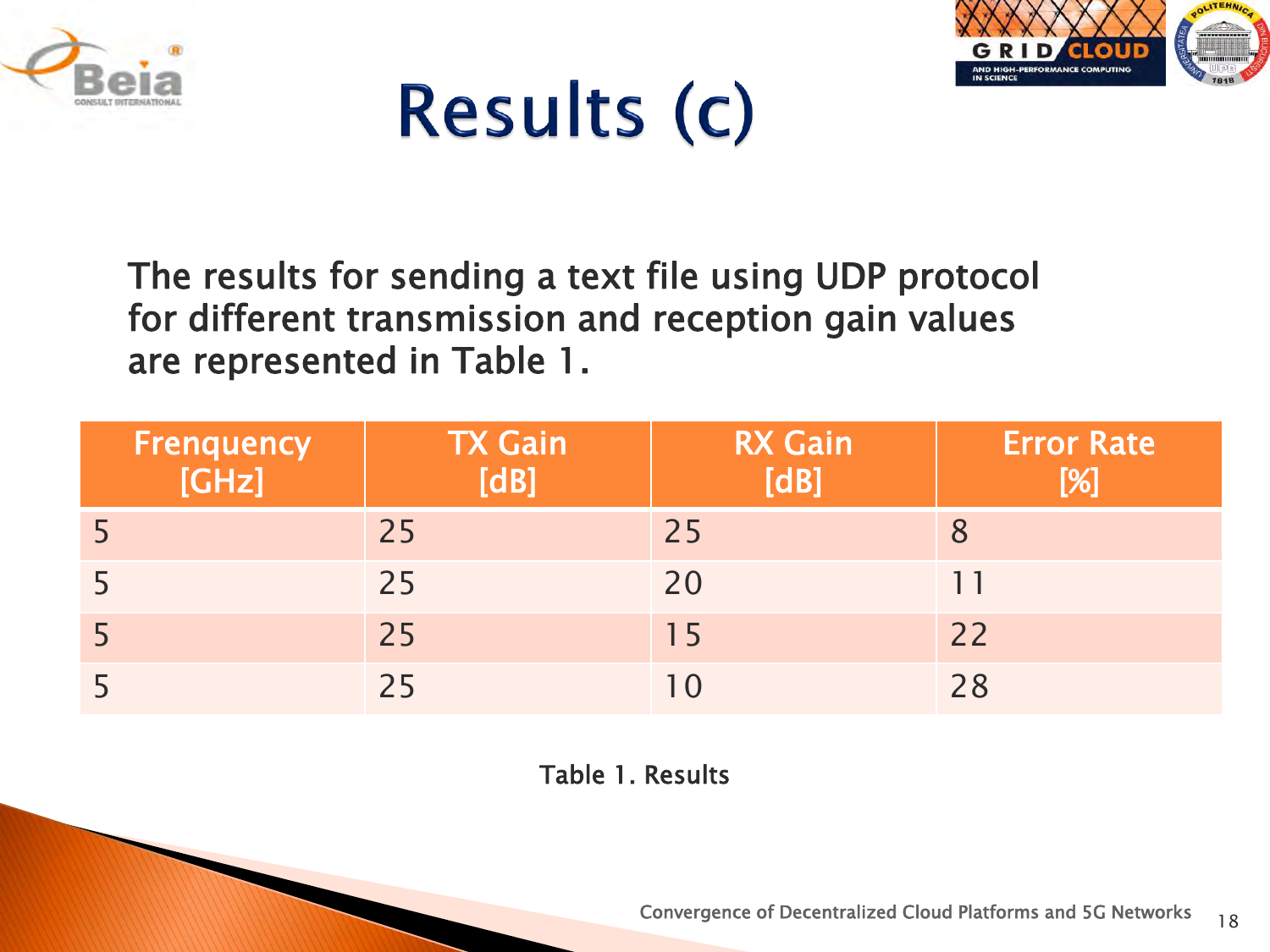



## **Conclusions**

- Powerful Cloud Platform
- 5G Data Rates
- Mobility
- Countless Applications IoT, M2M, Cloud
- $\triangleright$  Easy integration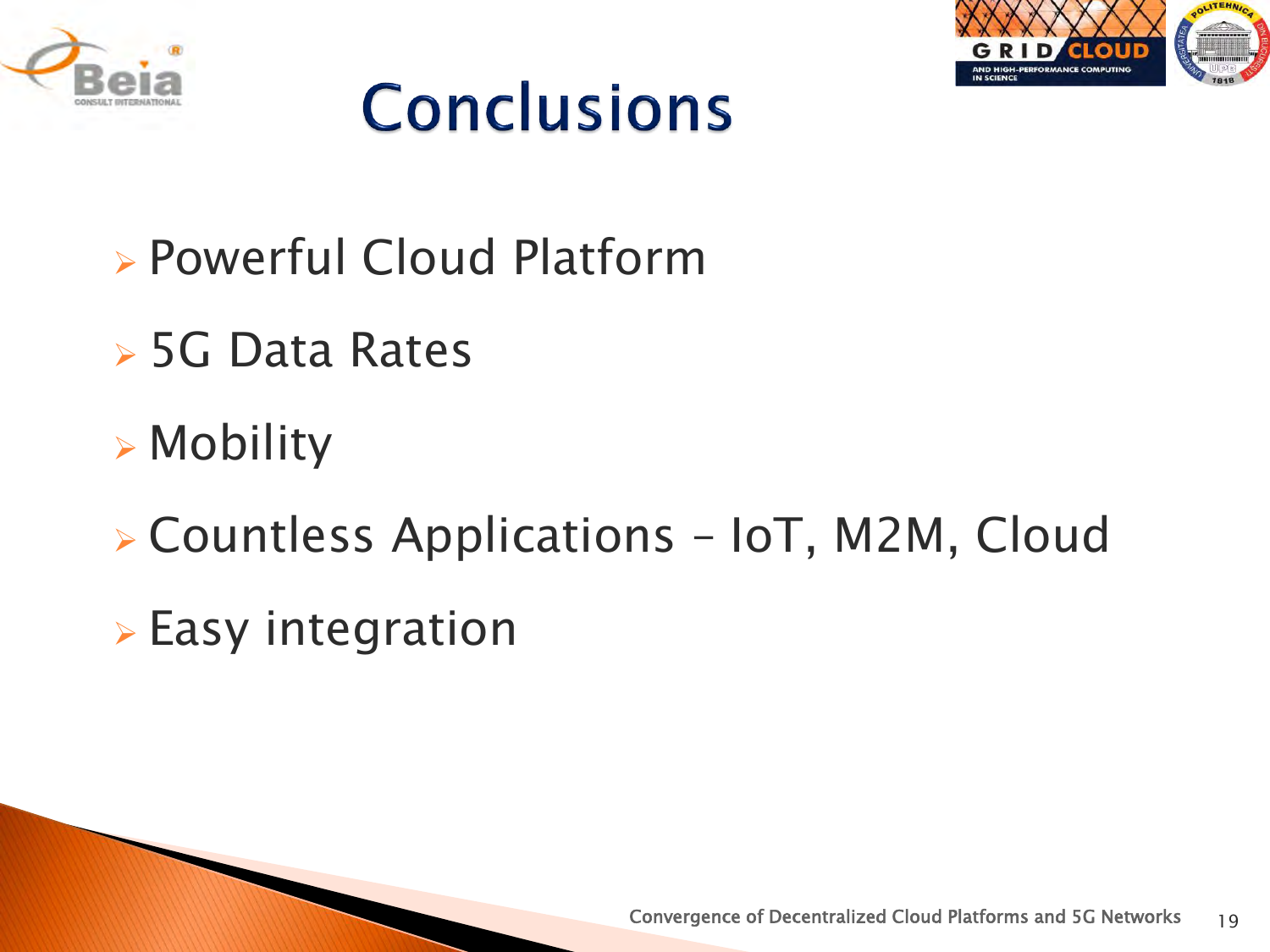

## **References**



- [1] NGMN, 5G White Paper Available: https://www.ngmn.org/fileadmin/ngmn/content/downloads/Technical/2015/ NGMN\_5G\_White\_Paper\_V1\_0.pdf. [Accesed 18 1 2016]
- [2] J. Rodriguez, Fundamentals of 5G Mobile Networks, Wiley, 2015

and the contract of the contract of

- [3] L. Lei, Z. Zhong, K. Zheng, J. Chen and H. Meng, "Challenges on Wireless Hetergeneous Networks for Mobile Cloud Computing," IEEE Wireless Communication
- [4] K. Chandrasekaran, Essentials of Cloud Computing, CRC Press, 2014
- [5] P. Mell and T. Grance, "The NIST definition of cloud computing. NIST Special Publication 800- 145, 2011," [Online]. Available: http://csrc.nist.gov/publications/nistpubs/800-145/SP800- 145.pdf. [Accessed 16 January 2016]
- [6] "Nokia 5G Whitepaper," [Interactiv]. Available: http://networks.nokia.com/sites/default/files/document/nokia\_5g\_architecture\_white\_paper.pdf. [Accessed 18 1 2016]
- [7] S. Halunga, O. Fratu, M. Berceanu, A. Marțian, A. Vulpe, R. Crăciunescu, B. Mitrică, G. Suciu, M. Enache - "Dezvoltarea protocoalelor de comunicație si testarea modelului experimental (Partial a IIa)"
- [8] Sarat [–](http://www.sarat-iwsn.pub.ro/)IWSN Project Website Available: <http://www.sarat-iwsn.pub.ro/> [Accesed 10.04.2016)